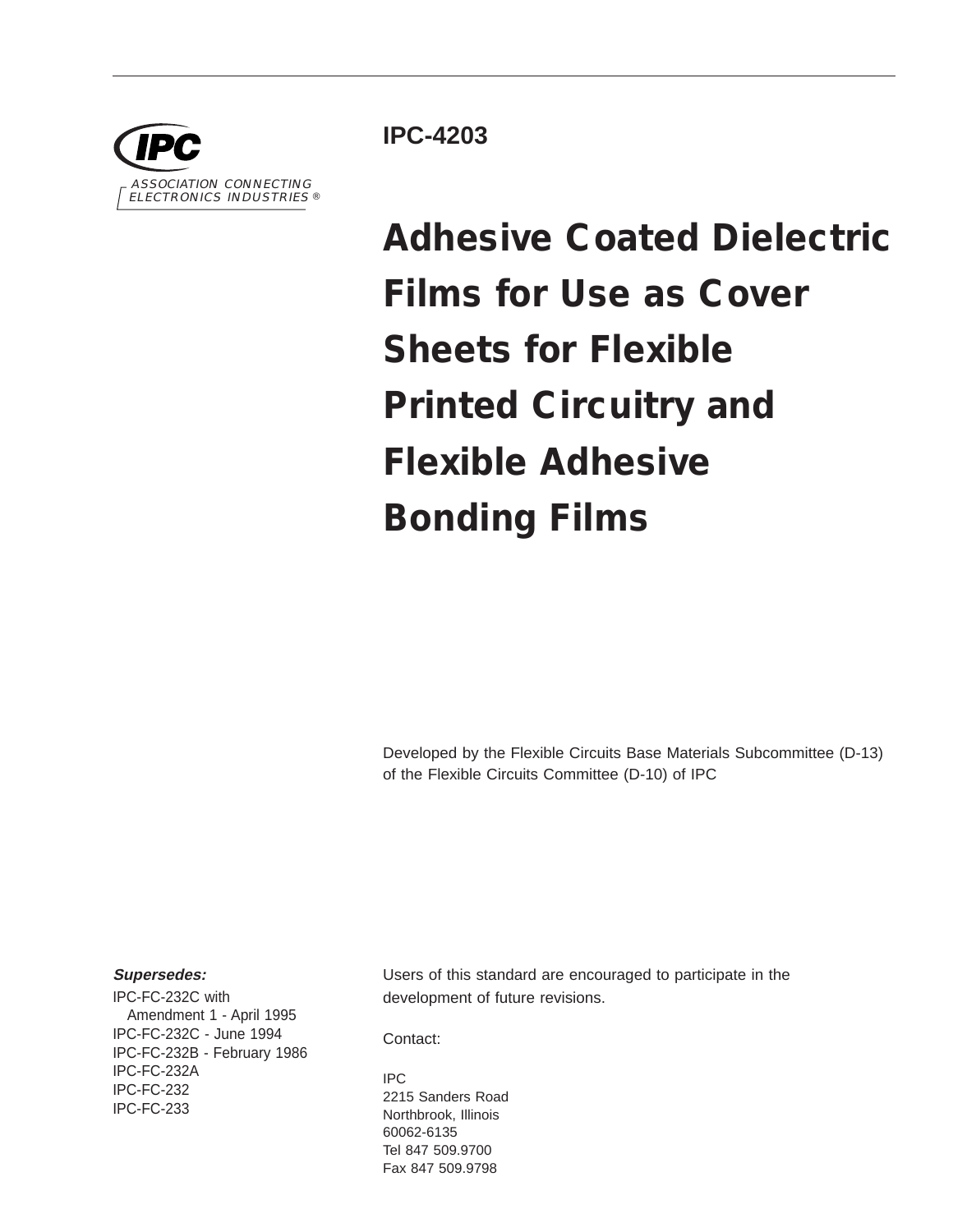## **Table of Contents**

| 1            |                                             |  |
|--------------|---------------------------------------------|--|
| 1.1          |                                             |  |
| 1.1.1        |                                             |  |
| 1.1.2        |                                             |  |
| 1.1.2.1      | Base Dielectric Material Type  1            |  |
| 1.1.2.2      |                                             |  |
| 1.1.2.3      |                                             |  |
| 1.1.2.4      | Base Dielectric Material Thickness  2       |  |
| 1.1.2.5      |                                             |  |
| 1.1.2.6      |                                             |  |
| 1.2          |                                             |  |
| 1.3          |                                             |  |
| 1.4          |                                             |  |
| 1.5          |                                             |  |
| $\mathbf{2}$ |                                             |  |
| 2.1          |                                             |  |
| 2.2          | American Society for Testing and            |  |
| 2.3          |                                             |  |
| 2.4          |                                             |  |
| 3            |                                             |  |
| 3.1          |                                             |  |
| 3.1.1        |                                             |  |
| 3.1.2        |                                             |  |
| 3.1.3        |                                             |  |
| 3.1.4        |                                             |  |
| 3.1.5        |                                             |  |
| 3.1.6        |                                             |  |
| 3.1.7        |                                             |  |
| 3.2          |                                             |  |
| 3.3          |                                             |  |
| 3.4          |                                             |  |
| 3.4.1        |                                             |  |
| 3.4.2        |                                             |  |
| 3.4.3        |                                             |  |
| 3.4.4        |                                             |  |
| 3.5          |                                             |  |
| 3.5.1        |                                             |  |
| 3.5.2        | Wrinkles, Creases, Streaks and Scratches  4 |  |
| 3.5.3        |                                             |  |
| 3.5.4        |                                             |  |
|              |                                             |  |
| 3.5.5        | Holes, Tears and Delaminations  4           |  |

| 3.6     |                                             |  |
|---------|---------------------------------------------|--|
| 3.6.1   |                                             |  |
| 3.6.2   |                                             |  |
| 3.6.3   |                                             |  |
| 3.6.4   |                                             |  |
| 3.6.5   |                                             |  |
| 3.7     |                                             |  |
| 3.7.1   |                                             |  |
| 3.7.2   |                                             |  |
| 3.7.2.1 |                                             |  |
| 3.7.2.2 |                                             |  |
| 3.7.2.3 | Peel Strength After Temperature Cycling  5  |  |
| 3.7.3   |                                             |  |
| 3.7.4   |                                             |  |
| 3.8     |                                             |  |
| 3.8.1   |                                             |  |
| 3.8.2   |                                             |  |
| 3.9     |                                             |  |
| 3.9.1   |                                             |  |
| 3.9.2   |                                             |  |
| 3.9.3   | Volume Resistivity (Damp Heat)  6           |  |
| 3.9.4   | Surface Resistance (Damp Heat)  6           |  |
| 3.9.5   |                                             |  |
| 3.10    |                                             |  |
| 3.10.1  |                                             |  |
| 3.10.2  |                                             |  |
| 3.10.3  |                                             |  |
| 3.10.4  |                                             |  |
| 3.10.5  | Moisture and Insulation Resistance  6       |  |
| 3.11    |                                             |  |
| 3.12    |                                             |  |
| 4       | QUALITY ASSURANCE PROVISIONS  6             |  |
| 4.1     |                                             |  |
| 4.2     | Test Equipment and Inspection Facilities  6 |  |
| 4.3     |                                             |  |
| 4.4     |                                             |  |
| 4.5     |                                             |  |
| 4.6     |                                             |  |
| 4.7     |                                             |  |
| 4.8     |                                             |  |
| 4.8.1   |                                             |  |
| 4.8.2   |                                             |  |
| 4.9     |                                             |  |
|         |                                             |  |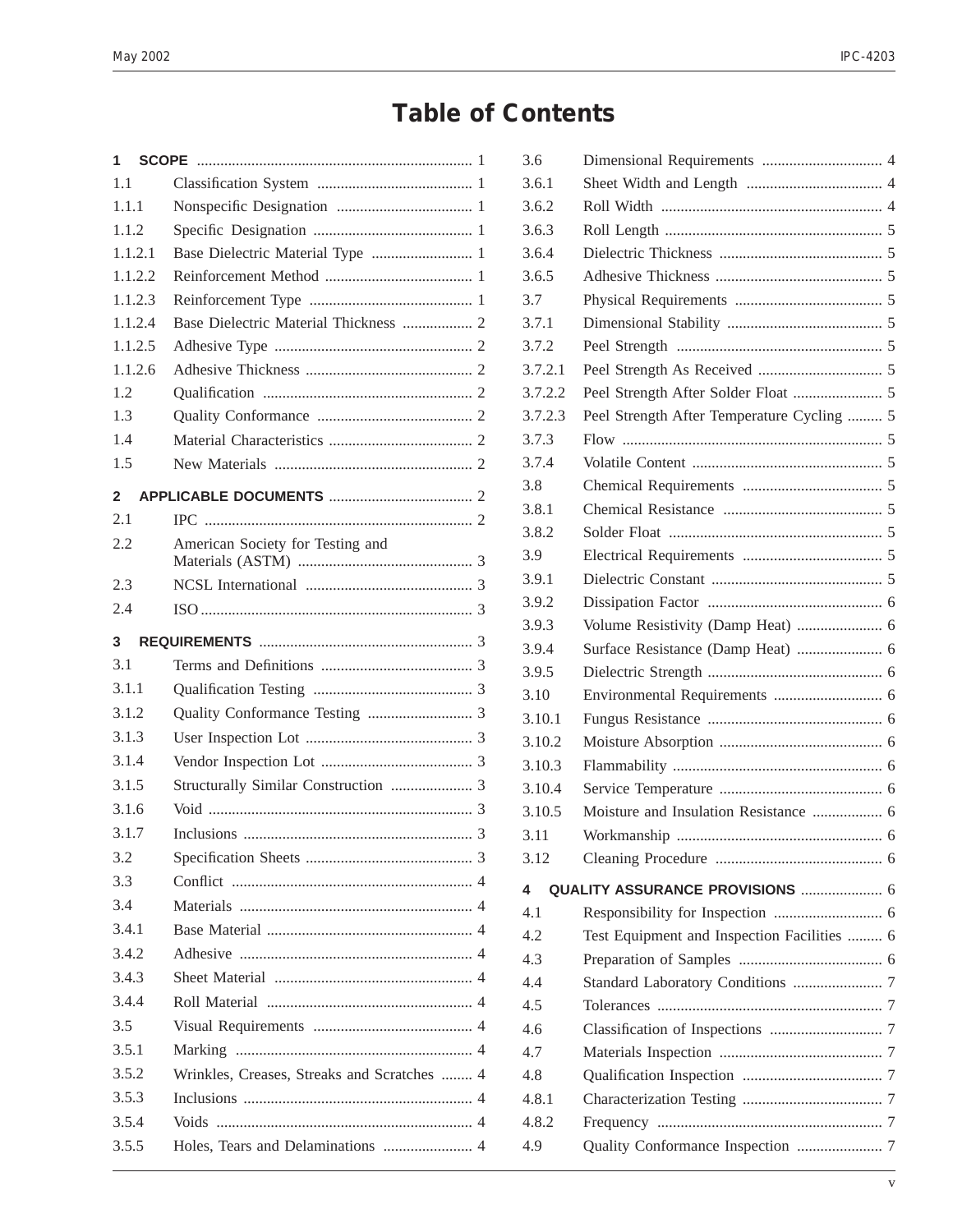| 4.9.1    |                                              |
|----------|----------------------------------------------|
| 4.9.2    |                                              |
| 4.9.3    |                                              |
| 4.9.3.1  |                                              |
| 4.9.3.2  |                                              |
| 4.9.3.3  |                                              |
| 4.9.3.4  |                                              |
| 4.9.4    |                                              |
| 4.9.4.1  |                                              |
| 4.9.4.2  |                                              |
| 4.9.4.3  |                                              |
| 4.9.5    |                                              |
| 4.9.5.1  |                                              |
| 4.9.5.2  |                                              |
| 4.9.5.3  |                                              |
| 4.10     | Statistical Process Control (SPC)  10        |
| 4.10.1   |                                              |
| 4.10.2   |                                              |
| 4.10.3   |                                              |
| 4.10.4   | Parameter Capability Assessment  10          |
| 4.10.5   |                                              |
| 4.10.6   | Reduction of Quality Conformance Testing  10 |
| 4.10.6.1 |                                              |
| 4.10.6.2 | Reduced Testing Sample Size  15              |
| 4.10.6.3 | Conditions for Audited Control Plan  15      |
| 5        | <b>PREPARATION FOR DELIVERY  15</b>          |
| 5.1      |                                              |

|     | 6.1 |  |
|-----|-----|--|
| 6.2 |     |  |
| 6.3 |     |  |
| 6.4 |     |  |
|     |     |  |

#### **Figures**

| Figure 4-2 Process Flow and Control/Inspection          |  |
|---------------------------------------------------------|--|
|                                                         |  |
| Figure 4-3 Parameter to Process Correlation Chart  13   |  |
| Figure 4-4 Quality Conformance Test Reduction Chart  14 |  |

#### **Tables**

| Table 1-1 |                                            |  |
|-----------|--------------------------------------------|--|
| Table 1-2 |                                            |  |
| Table 1-3 |                                            |  |
| Table 1-4 | Base Dielectric and Adhesive Thickness     |  |
| Table 1-5 |                                            |  |
| Table 3-1 | Allowable Deviation from Nominal Thickness |  |
| Table 3-2 | Allowable Deviation from Nominal Thickness |  |
| Table 4-1 | Cleaning Process for Bright Copper  8      |  |
| Table 4-2 |                                            |  |
| Table 4-3 | Sampling Plan for Group A and Group B      |  |
| Table 4-4 | Sampling Plan for Group A and Group B      |  |